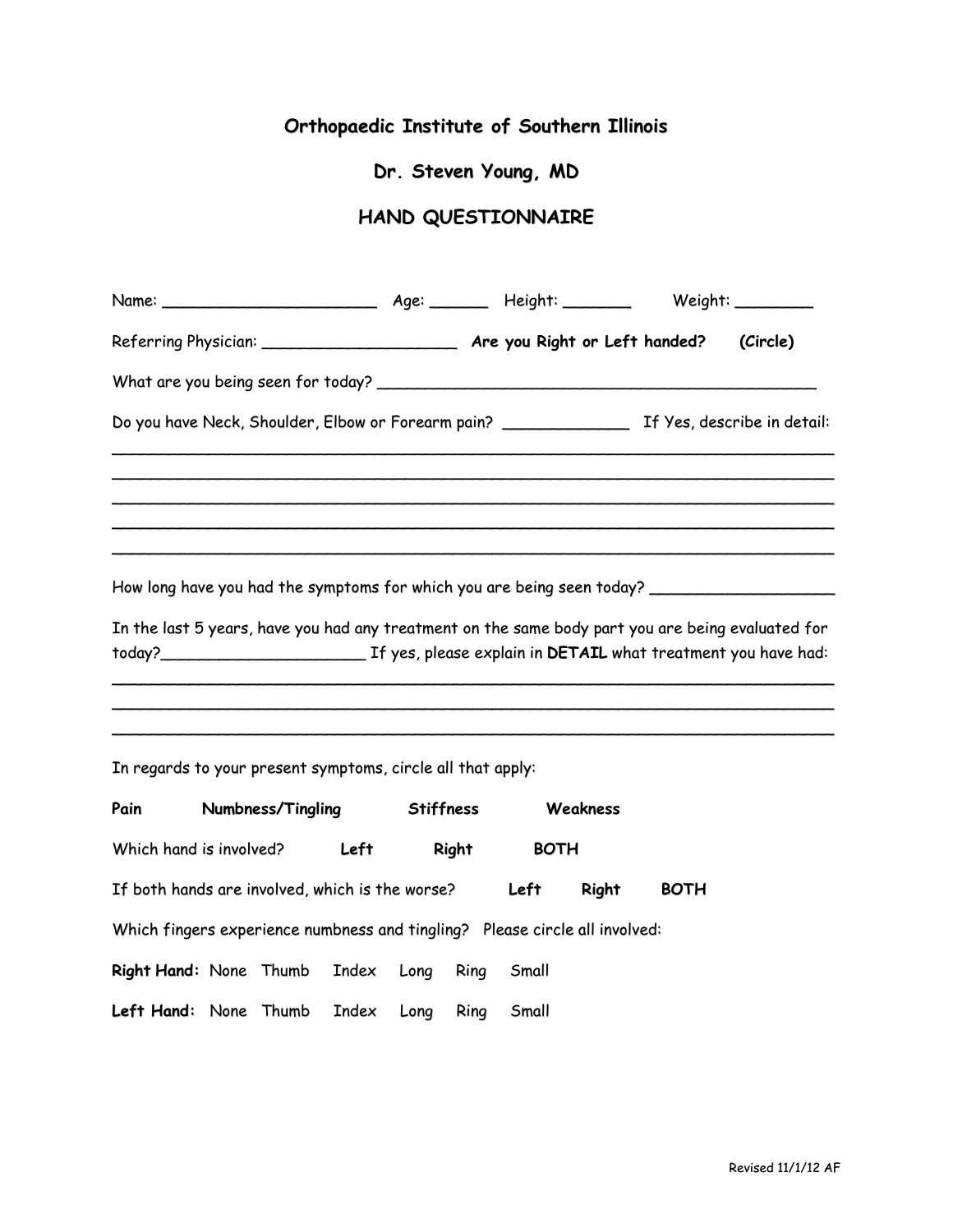|                           |                               |                                                                         | Is there a part of the day in which your symptoms are worse? ___________________                    |              |
|---------------------------|-------------------------------|-------------------------------------------------------------------------|-----------------------------------------------------------------------------------------------------|--------------|
|                           |                               |                                                                         | If so, when? $\overline{\phantom{a}}$                                                               |              |
|                           |                               |                                                                         |                                                                                                     |              |
|                           |                               | Have you tried any of the following? (Please circle)                    |                                                                                                     |              |
| Anti-inflammatory         |                               | Steroid pills                                                           | Steroid injections                                                                                  |              |
| Splints or braces         |                               | <b>Physical Therapy</b>                                                 | Surgery                                                                                             |              |
|                           | <u>MEDICAL/SOCIAL HISTORY</u> |                                                                         |                                                                                                     |              |
|                           |                               | Have you been diagnosed with any of the following? (Please circle)      |                                                                                                     |              |
| Diabetes                  |                               |                                                                         | Thyroid Disease Rheumatoid Arthritis Stroke Depression                                              | Fibromyalgia |
|                           |                               |                                                                         |                                                                                                     |              |
|                           |                               |                                                                         |                                                                                                     |              |
|                           |                               |                                                                         | Have you filed a worker's compensation claim for this issue? ____________________                   |              |
|                           |                               |                                                                         | Have you filed a worker's compensation claim in the past for ANY work injury - NOT JUST THIS        |              |
|                           |                               |                                                                         | If yes, what parts of the body where involved? Please provide a VERY DETAILED EXPLANATION:          |              |
|                           |                               |                                                                         |                                                                                                     |              |
|                           |                               |                                                                         |                                                                                                     |              |
|                           |                               |                                                                         |                                                                                                     |              |
| <b>EMPLOYMENT HISTORY</b> |                               |                                                                         |                                                                                                     |              |
|                           |                               |                                                                         | 1. Are you currently employed? _____________How long have you been employed? ______________________ |              |
|                           |                               | 2. What is the name of your present or most recent place of employment? |                                                                                                     |              |
|                           |                               | 3. How long have you been employed at your current or most recent job?  |                                                                                                     |              |
|                           |                               |                                                                         | 4. Where did you work prior to your current place of employment? _______________                    |              |